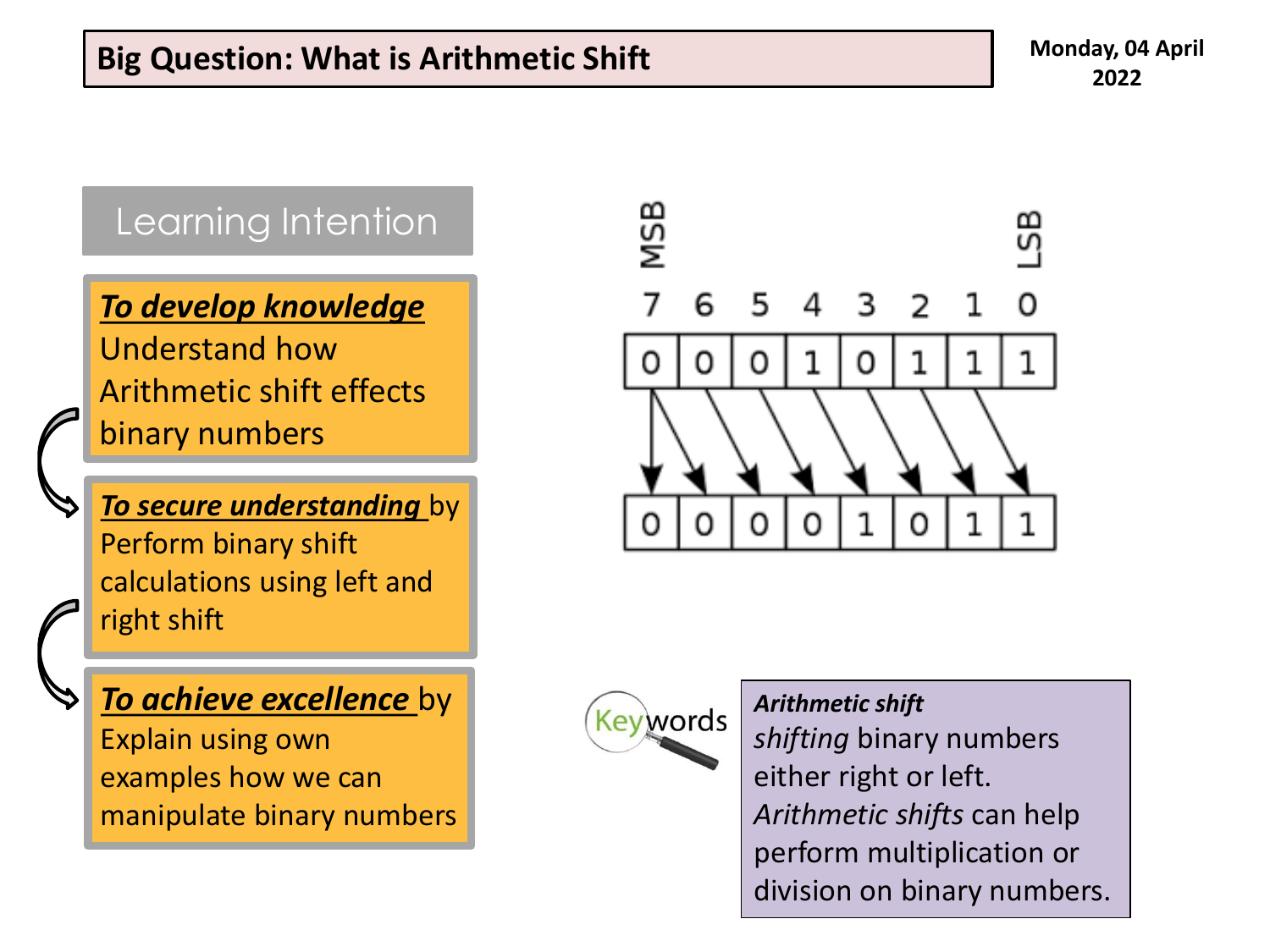#### LEFT SHIFT

## SHIFTS Each number left a certain amount of spaces

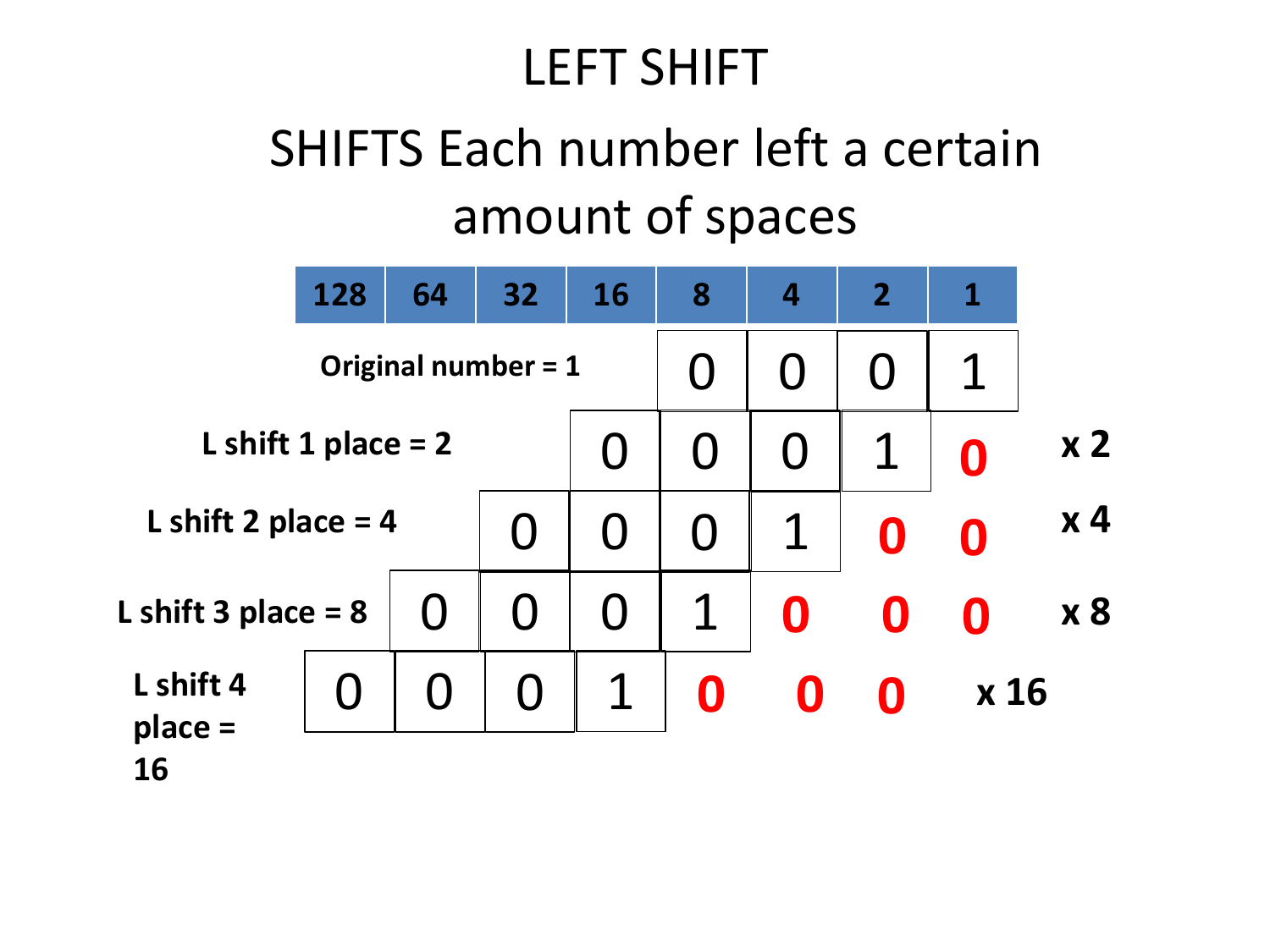# LEFT SHIFT 1 place SHIFTS Each number 1 place to the left



Original number = 11

#### New number after Left shift  $= 22$

Left shift 1 place is the same as multiplying by **2**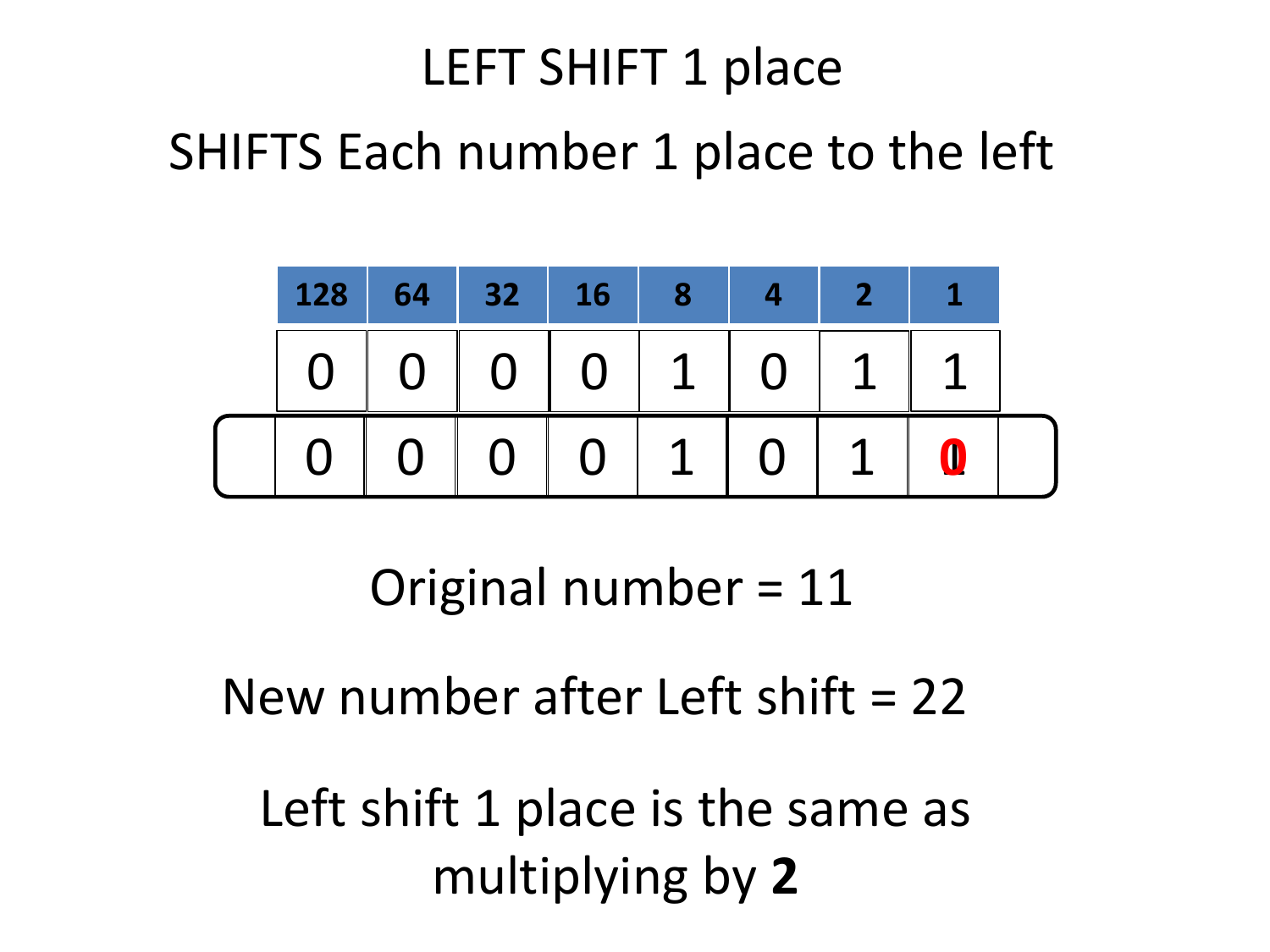## LEFT SHIFT 2 places SHIFTS Each number 2 places to the left



Original number = 11

New number after Left shift  $= 44$ 

Left shift 2 places is the same as multiplying by **4**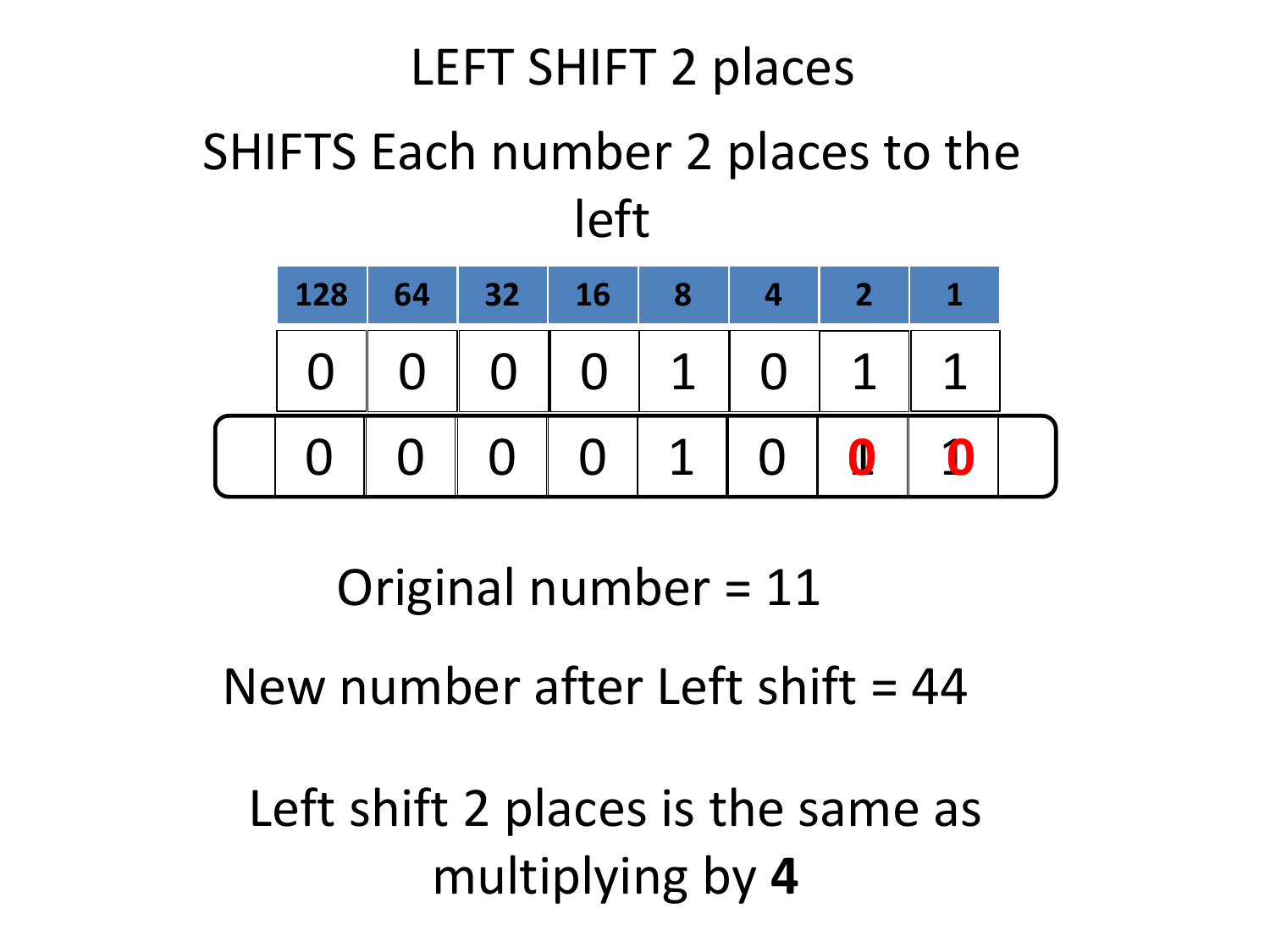#### RIGHT SHIFT

### SHIFTS Each number RIGHT a certain amount of spaces

|                             | 128 | 64 | 32                      | 16               | 8                | $\overline{4}$ | $\overline{2}$    | 1          |  |
|-----------------------------|-----|----|-------------------------|------------------|------------------|----------------|-------------------|------------|--|
| <b>Original number = 16</b> |     |    |                         |                  |                  |                | $\mathbf{\Omega}$ |            |  |
| R shift 1 place = $8$       |     |    |                         |                  | O                |                |                   | $\sqrt{2}$ |  |
| R shift 2 place = $4$       |     |    | $\overline{\mathbf{0}}$ | $\boldsymbol{0}$ |                  | $\mathbf U$    |                   | / 4        |  |
| R shift 3 place $= 2$       |     |    |                         | O                | $\boldsymbol{0}$ |                |                   | / 8        |  |
| R shift 4<br>$place = 1$    |     |    |                         |                  |                  |                |                   | / 16       |  |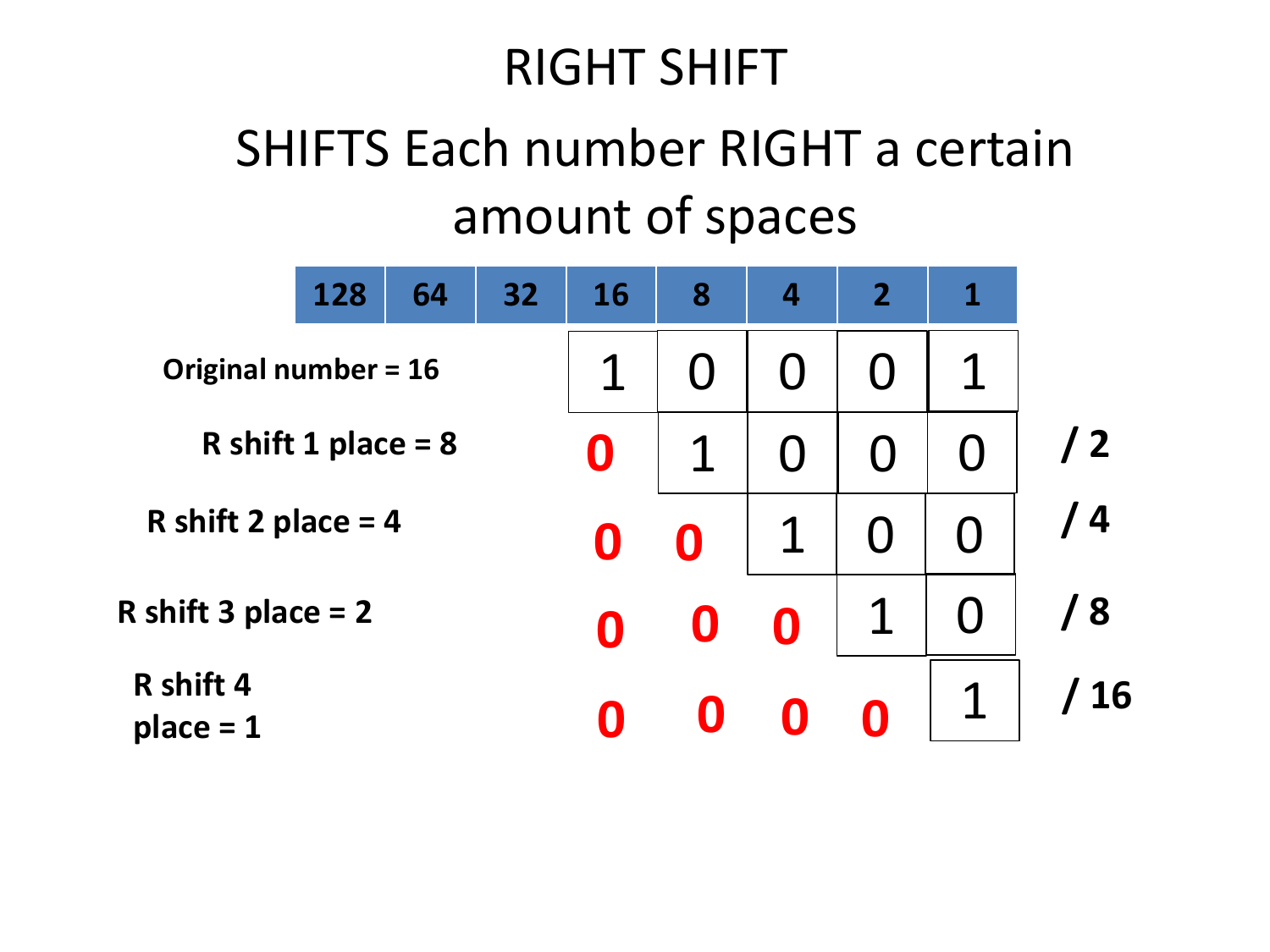# RIGHT SHIFT 1 place SHIFTS Each number 1 place to the Right



Original number = 12

#### New number after right shift  $= 6$

Right shift 1 place is the same as dividing by **2**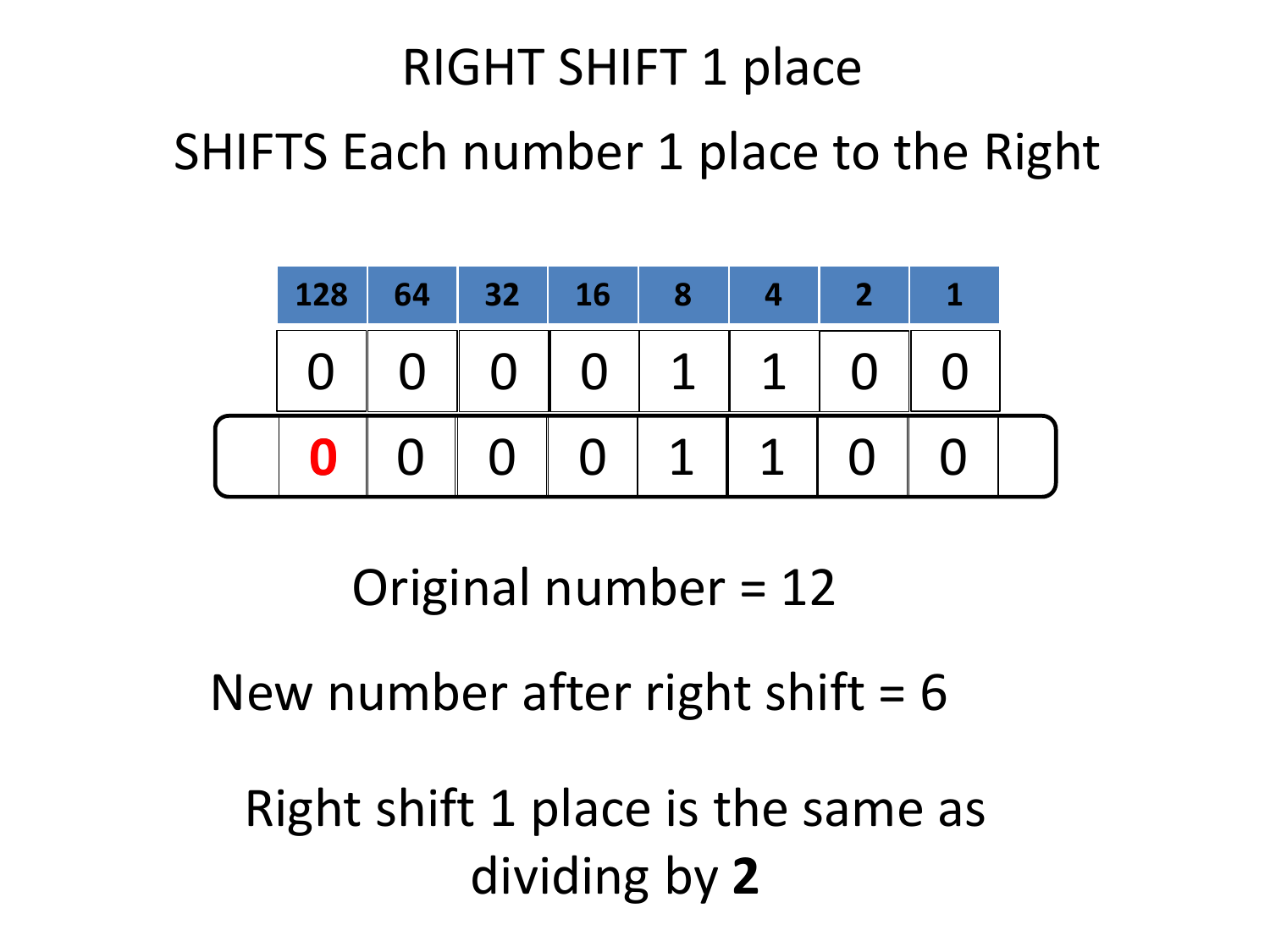# RIGHT SHIFT 2 places SHIFTS Each number 2 place to the Right



Original number = 12

New number after Right shift  $=$  3

Right shift 2 places is the same as dividing by **4**